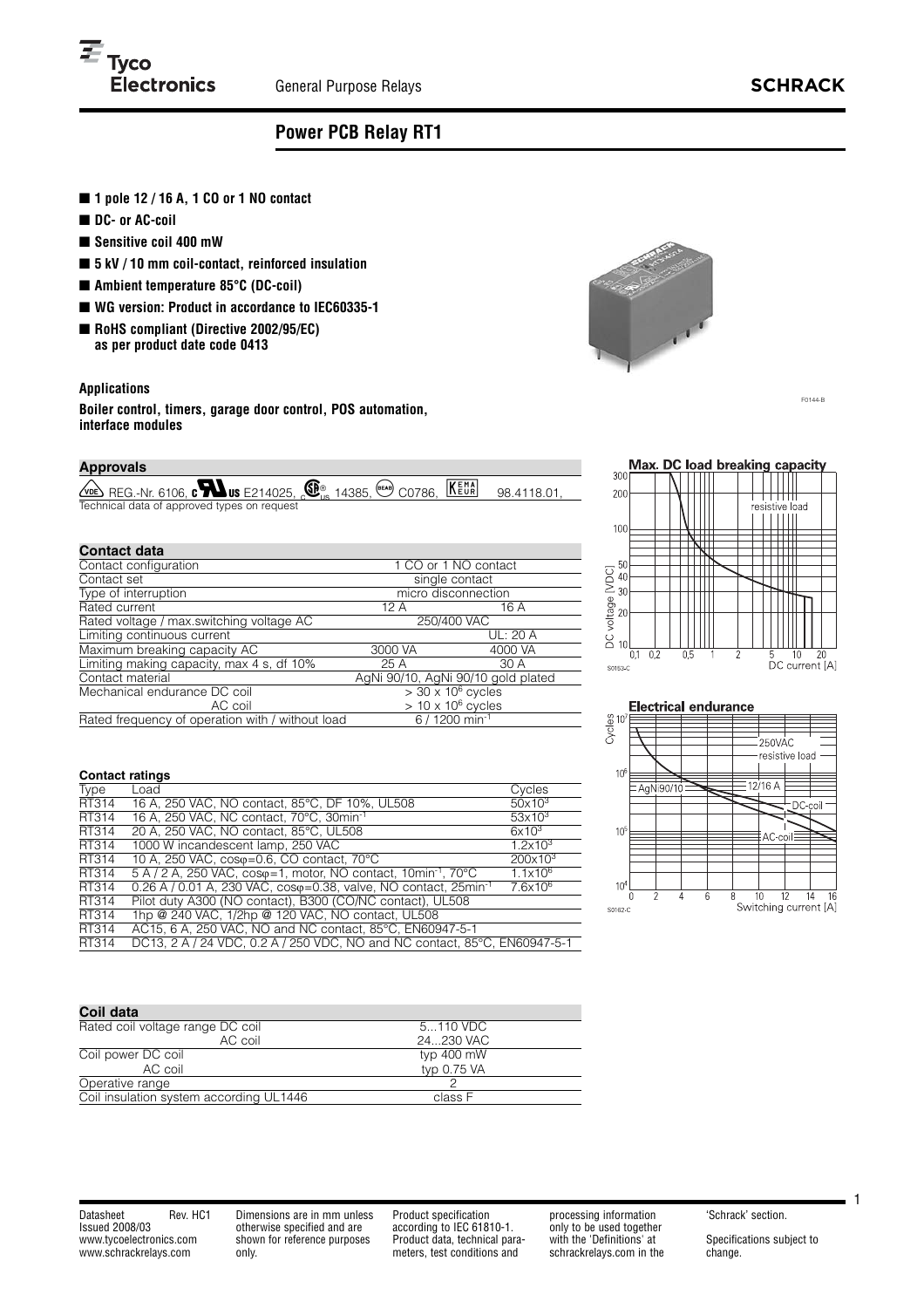## **Power PCB Relay RT1** (Continued)

### **Coil versions, DC-coil**

| Coil                            | Rated                              | Operate | Release | Coil                                                                                                            | Rated coil |
|---------------------------------|------------------------------------|---------|---------|-----------------------------------------------------------------------------------------------------------------|------------|
| code                            | voltage                            | voltage | voltage | resistance                                                                                                      | power      |
|                                 | VDC                                | VDC     | VDC     | Ohm                                                                                                             | mW         |
| 005                             | 5                                  | 3.5     | 0.5     | $62 \pm 10\%$                                                                                                   | 403        |
| 006                             | 6                                  | 4.2     | 0.6     | $90 \pm 10\%$                                                                                                   | 400        |
| 009                             | 9                                  | 6.3     | 0.9     | $200 \pm 10\%$                                                                                                  | 400        |
| 012                             | 12                                 | 8.4     | 1.2     | 360±10%                                                                                                         | 400        |
| 024                             | 24                                 | 16.8    | 2.4     | 1440±10%                                                                                                        | 400        |
| 048                             | 48                                 | 33.6    | 4.8     | 5520±10%                                                                                                        | 417        |
| 060                             | 60                                 | 42.0    | 6.0     | 8570±12%                                                                                                        | 420        |
| 110                             | 110                                | 77.0    | 11.0    | 28800±12%                                                                                                       | 420        |
| $\mathbf{A}$ and $\mathbf{C}^*$ | $\sim$ $\sim$ $\sim$ $\sim$ $\sim$ |         |         | the contract of the contract of the contract of the contract of the contract of the contract of the contract of | $\sim$     |

All figures are given for coil without preenergization, at ambient temperature +23°C Other coil voltages on request

#### **Coil versions, AC-coil 50Hz**

| <u>sen foroishoffic sen coria</u>                                                              |         |         |         |                |            |  |
|------------------------------------------------------------------------------------------------|---------|---------|---------|----------------|------------|--|
| Coil                                                                                           | Rated   | Operate | Release | Coil           | Rated coil |  |
| code                                                                                           | voltage | voltage | voltage | resistance     | power      |  |
|                                                                                                |         | 50 Hz   | 50 Hz   |                | 50 Hz      |  |
|                                                                                                | VAC.    | VAC     | VAC.    | Ohm            | VA         |  |
| 524                                                                                            | 24      | 18.0    | 3.6     | $350 \pm 10\%$ | 0.76       |  |
| 615                                                                                            | 115     | 86.3    | 17.3    | 8100±15%       | 0.76       |  |
| 620                                                                                            | 120     | 90.0    | 18.0    | 8800±15%       | 0.75       |  |
| 700                                                                                            | 200     | 150.0   | 30.0    | 24350±15%      | 0.76       |  |
| 730                                                                                            | 230     | 172.5   | 34.5    | 32500±15%      | 0.74       |  |
| All figures are given for coil without preenergization, at ambient temperature $+23^{\circ}$ C |         |         |         |                |            |  |

Dielectric strength coil-contact circuit 5000 Vrms open contact circuit  $\frac{1000 \text{ V}_{\text{rms}}}{\geq 10 / 10 \text{ mm}}$ Clearance / creepage coil-contact circuit  $\geq 10 / 10$ <br>Material group of insulation parts  $\geq$  IIIa Material group of insulation parts  $\geq$  IIIa<br>Tracking index of relay base PTI 250 V Tracking index of relay base **PTI 250 V** Insulation to IEC 60664-1 Type of insulation coil-contact circuit reinforced<br>open contact circuit functional open contact circuit function<br>voltage 250 V Rated insulation voltage<br>
Pollution degree 12 A version 3 Pollution degree 12 A version 3 3

16 A version 240 V 3 2<br>
19 240 V 240 V 400 V







#### **Other data**

Overvoltage category

**Insulation** 

| Uulu yala                                            |                                         |
|------------------------------------------------------|-----------------------------------------|
| RoHS - Directive 2002/95/EC                          | compliant as per product date code 0413 |
| Flammability class according to UL94                 | $V - Q$                                 |
| For WG version: GWFI to IEC 60335-1 (IEC 60695-2-12) | $>850$ °C                               |
| GWIT to IEC 60335-1 (IEC 60695-2-13)                 | $>755^{\circ}$ C                        |
| Ambient temperature range DC coil                    | $-40+85$ °C                             |
| AC coil                                              | $-40+70$ °C                             |
| Operate- / release time DC coil                      | typ $7/3$ ms                            |
| Bounce time DC coil, NO / NC contact                 | typ $1/3$ ms                            |
| Vibration resistance (function), NO / NC contact     | 20 / 5 g, 30  500 Hz                    |
| Shock resistance (destruction)                       | 100 <sub>g</sub>                        |
| Category of protection                               | RTII - flux proof, RTIII - wash tight   |
| Mounting                                             | pcb or on socket                        |
| Mounting position                                    | any                                     |
| Mounting distance DC / AC coils                      | $0/2.5$ mm                              |
| Resistance to soldering heat flux-proof version      | $270^{\circ}$ C / 10 s                  |
| wash-tight version                                   | $260^{\circ}$ C / 5 s                   |
| Relay weight                                         | 14 <sub>g</sub>                         |
| Packaging unit                                       | 20 / 500 pcs                            |
|                                                      |                                         |

Rated voltage system 240 V<br>Overvoltage category 111

#### **Accessories**

For details see datasheet Accessories Power Relay RT

Datasheet Rev. HC1 Issued 2008/03 www.tycoelectronics.com www.schrackrelays.com

Dimensions are in mm unless otherwise specified and are shown for reference purposes only.

Product specification according to IEC 61810-1. Product data, technical parameters, test conditions and

processing information only to be used together with the 'Definitions' at schrackrelays.com in the 'Schrack' section.

Specifications subject to change.

2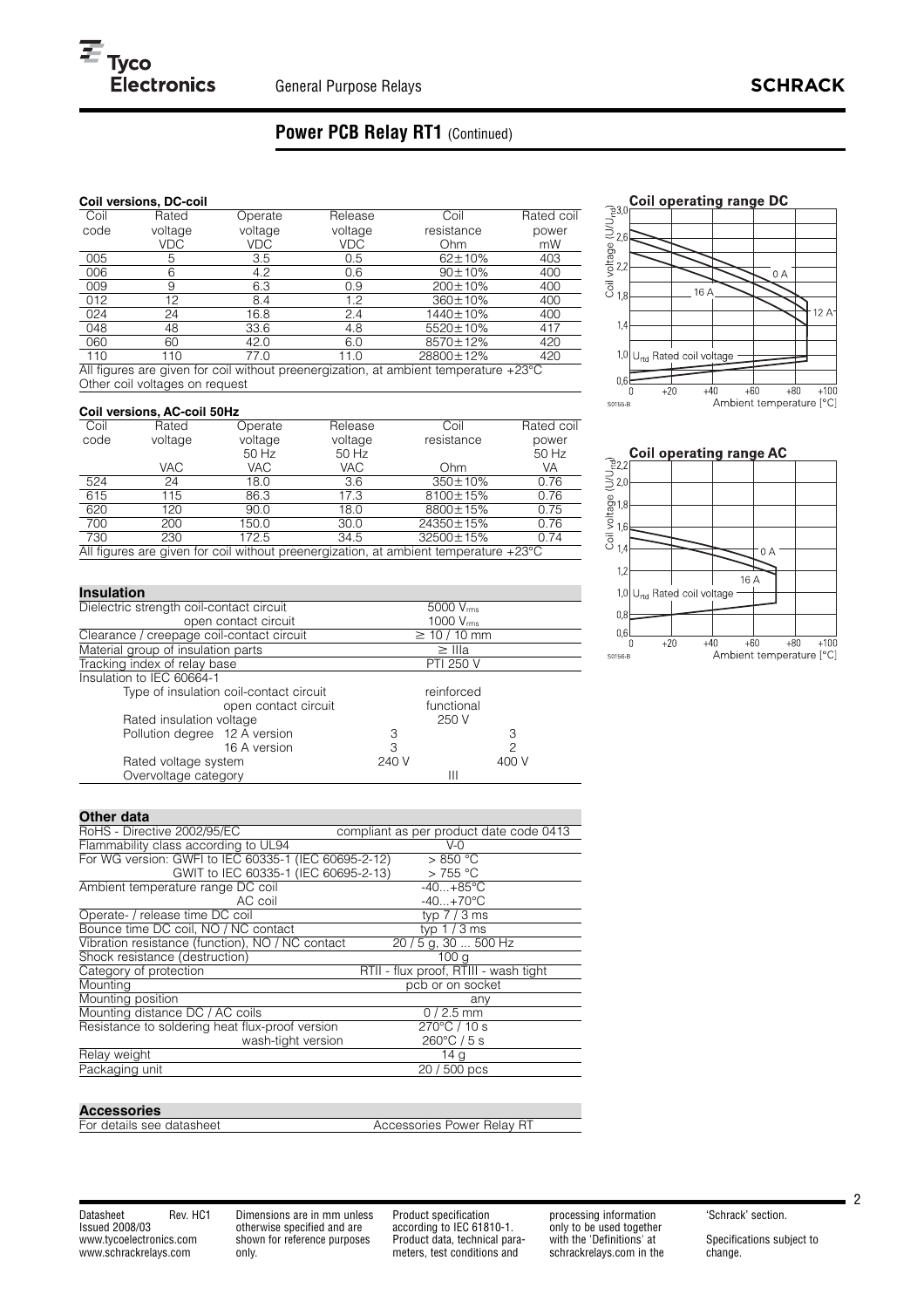## **Power PCB Relay RT1** (Continued)



Preferred types in bold print

\*) Wash tight version on request

Datasheet Rev. HC1 Issued 2008/03 www.tycoelectronics.com www.schrackrelays.com

Dimensions are in mm unless otherwise specified and are shown for reference purposes only.

Product specification according to IEC 61810-1. Product data, technical parameters, test conditions and

processing information only to be used together with the 'Definitions' at schrackrelays.com in the 'Schrack' section.

Specifications subject to change.

3